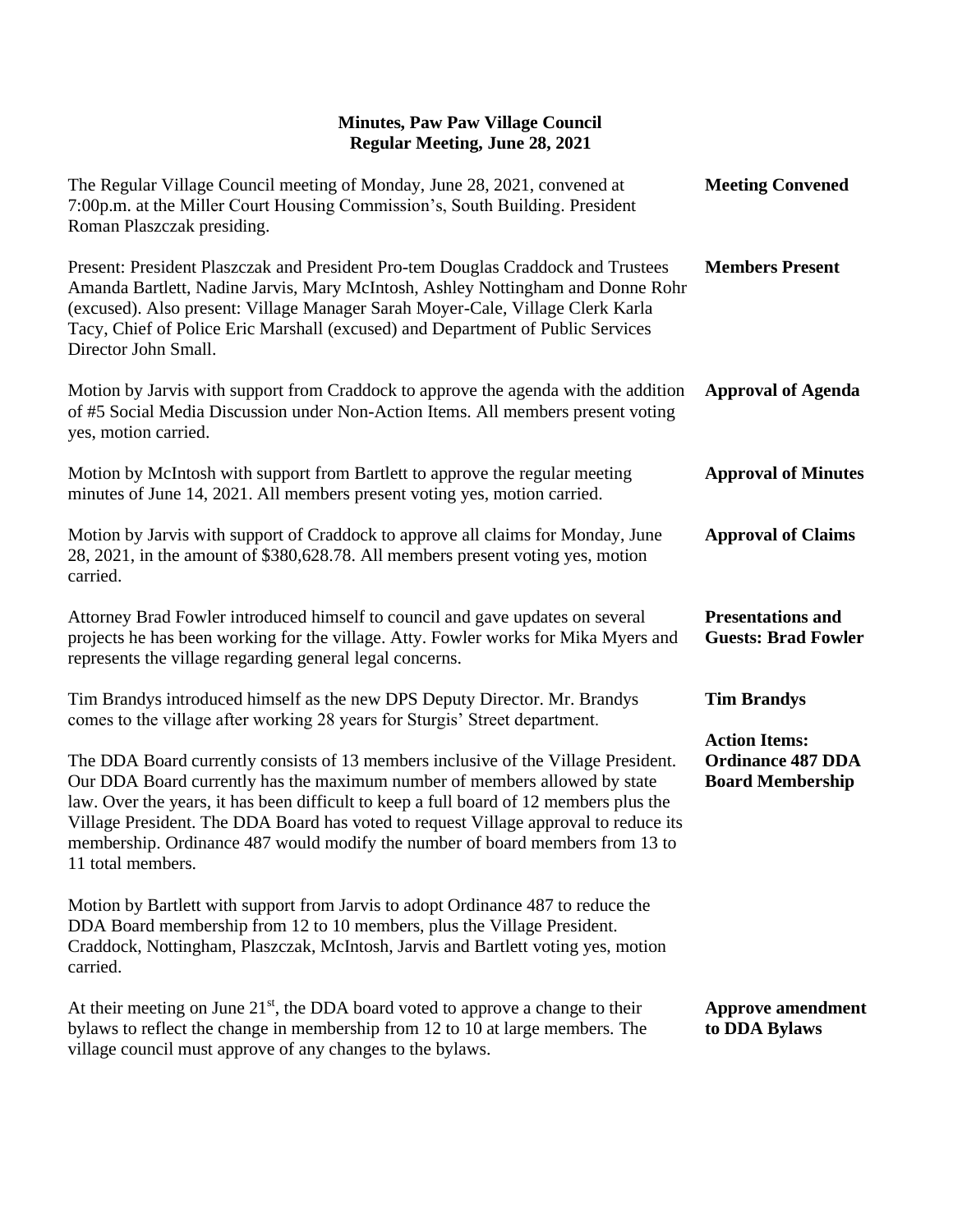Motion by McIntosh with support of Craddock to approve the DDA's update bylaws as presented. All members present voting yes, motion carried.

| The village has a defined compensation plan through MERS that is no longer in use.<br>This plan was used for our shared services position between the police department<br>and the sheriff's department. The plan needs to be closed because no additional<br>participants are anticipated.                                                                                                                                                                                      | <b>Defined</b><br><b>Compensation Plan</b><br><b>Closure</b>         |
|----------------------------------------------------------------------------------------------------------------------------------------------------------------------------------------------------------------------------------------------------------------------------------------------------------------------------------------------------------------------------------------------------------------------------------------------------------------------------------|----------------------------------------------------------------------|
| Motion by Jarvis with support from Bartlett to approve the closure of division<br>110255, non-union employees of joint or shared services. Craddock, Nottingham,<br>Plaszczak, Jarvis and Bartlett voting yes, McIntosh voting no, motion carried.                                                                                                                                                                                                                               |                                                                      |
| Motion by McIntosh with support of Craddock to approve the Grape Lake 5k on<br>Saturday, September 11 <sup>th</sup> at 9am. All members present voting yes, motion carried.                                                                                                                                                                                                                                                                                                      | Approval of 5k at<br><b>Wine and Harvest</b><br><b>Festival</b>      |
| Council reviewed the draft proposed noise ordinance presented by Atty. Fowler.<br>Council would like to increase the fines to \$150 for 1 <sup>st</sup> offense, \$250 $2nd$ and \$350 for<br>the 3 <sup>rd</sup> citation. Council will seek Chief Marshall's input on the proposed ordinance.                                                                                                                                                                                  | <b>Non-Action Items:</b><br><b>Noise Ordinance</b>                   |
| Council discussed options for the Brigg's Dam bridge replacement. Council has<br>determined they would like the bridge to be 10ft wide and uncovered.                                                                                                                                                                                                                                                                                                                            | <b>Brigg's Dam Bridge</b><br><b>Options</b>                          |
| Moyer-Cale presented to council information regarding social districts. Several<br>downtown businesses have expressed their interest in participating. Input from the<br>Chief will be sought.                                                                                                                                                                                                                                                                                   | <b>Social Districts</b>                                              |
| Treasury has released additional information about how non-entitlement communities<br>such as Paw Paw can use federal funds from the American Rescue Plan Act (ARPA).<br>The village is estimated to receive \$352,314, but this amount could be greater if some<br>Michigan communities choose not to apply fir their designated funds. We must apply<br>for the funds within a 2-month window, estimated to open July $6th$ . It was the<br>consensus of the council to apply. | <b>ARPA Information</b>                                              |
| Bartlett and Nottingham previously expressed their beliefs that the village hosting a<br>Facebook page could be beneficial in fostering a relationship with residents. Moyer-<br>Cale agrees as long as the page is used only for delivering important information and<br>not engaging in back-and-forth discussions. Moyer-Cale will implement the page.                                                                                                                        | <b>Social Media</b><br><b>Discussion</b>                             |
| No Report.                                                                                                                                                                                                                                                                                                                                                                                                                                                                       | <b>Committee Meetings</b><br>and Reports<br><b>Finance and Admin</b> |
| No Report.                                                                                                                                                                                                                                                                                                                                                                                                                                                                       | <b>Public Services</b>                                               |
| No Report.                                                                                                                                                                                                                                                                                                                                                                                                                                                                       | <b>Parks and Rec</b>                                                 |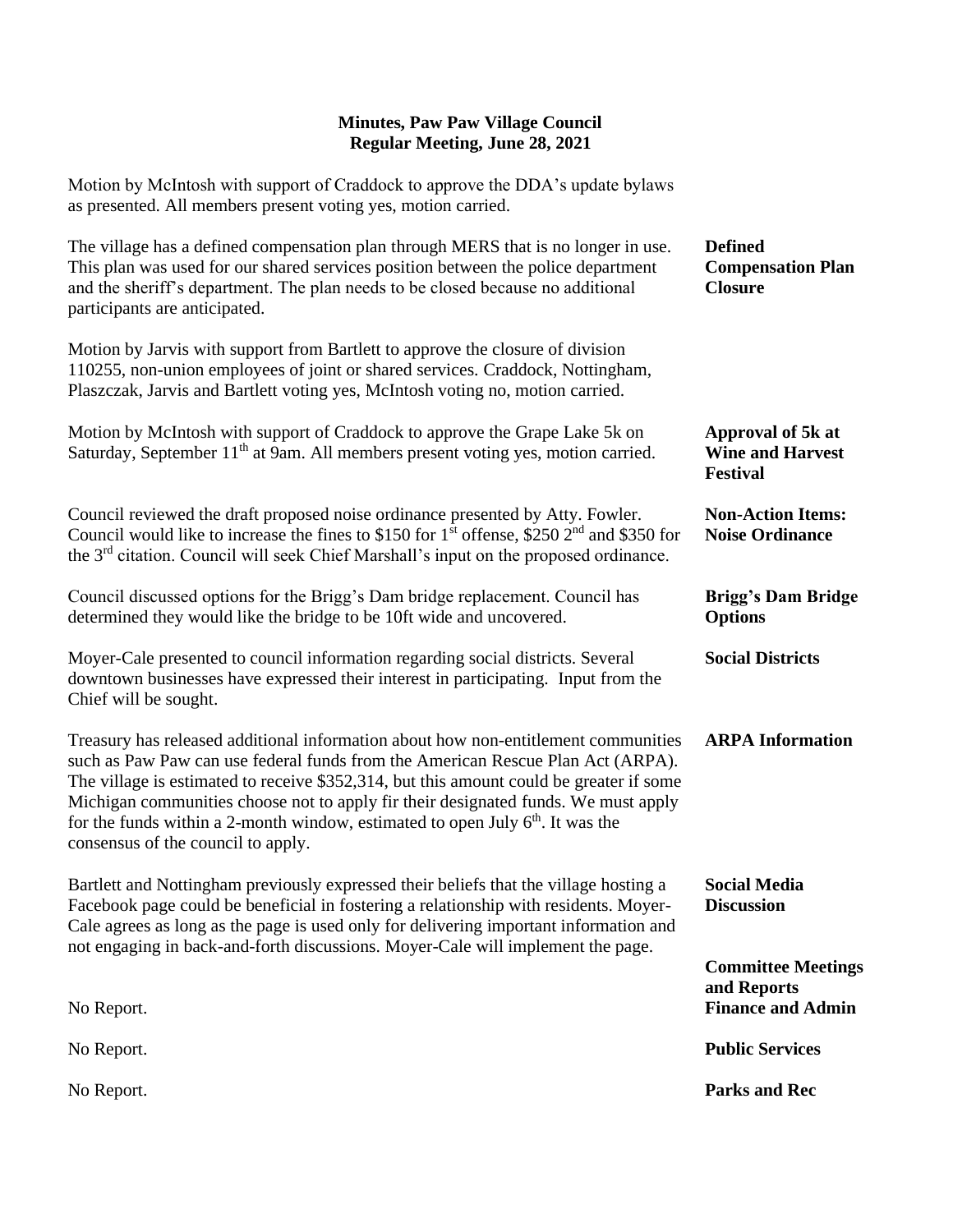| Plaszczak reported the DDA board discussed the amendments to the DDA bylaws.<br>The board also discussed a possible grant program for start-up businesses.                                                                                                                                                                                                                                                                                                                                                 | <b>DDA</b>                                                    |
|------------------------------------------------------------------------------------------------------------------------------------------------------------------------------------------------------------------------------------------------------------------------------------------------------------------------------------------------------------------------------------------------------------------------------------------------------------------------------------------------------------|---------------------------------------------------------------|
| No Report.                                                                                                                                                                                                                                                                                                                                                                                                                                                                                                 | <b>Economic Develop</b>                                       |
| Jarvis reported the first farmers market will be held, Sunday, July 11 <sup>th</sup> .                                                                                                                                                                                                                                                                                                                                                                                                                     | <b>Farmers Market</b>                                         |
| No Report.                                                                                                                                                                                                                                                                                                                                                                                                                                                                                                 | <b>Fire Board</b>                                             |
| No Report.                                                                                                                                                                                                                                                                                                                                                                                                                                                                                                 | <b>Historical Committee</b>                                   |
| No Report.                                                                                                                                                                                                                                                                                                                                                                                                                                                                                                 | <b>Housing Commission</b>                                     |
| No Report.                                                                                                                                                                                                                                                                                                                                                                                                                                                                                                 | <b>Maple Lake</b><br><b>Preservation</b>                      |
| No Report.                                                                                                                                                                                                                                                                                                                                                                                                                                                                                                 | <b>Planning Commission</b>                                    |
| No Report.                                                                                                                                                                                                                                                                                                                                                                                                                                                                                                 | <b>Wellhead Protection</b>                                    |
| Craddock reported sponsorship for the festival has exceeded expectations.                                                                                                                                                                                                                                                                                                                                                                                                                                  | Wine & Harvest                                                |
| Plaszczak says the traffic flow during construction is going much smoother than he<br>had anticipated.                                                                                                                                                                                                                                                                                                                                                                                                     | <b>Council Member</b><br><b>Comments:</b><br><b>Plaszczak</b> |
| Bartlett inquired if the mechanical bull at the W&H festival will be sanitized.<br>Craddock says that the board is discussing safety guidelines and will be taking all the<br>necessary precautions. Bartlett has noticed the landscaping at the Carnegie building is<br>looking unkempt. Sarah noted that the Garden Club that maintains the flowers has not<br>been meeting since Covid started. Director Small says if he knows the club will not be<br>handling, he will get volunteers to a clean-up. | <b>Bartlett</b>                                               |
| Nottingham inquired if the streetscape project was running on schedule. Moyer-Cale<br>says it is somewhat behind due to water main breaks caused during construction but is<br>relatively on schedule.                                                                                                                                                                                                                                                                                                     | <b>Nottingham</b>                                             |
| Moyer-Cale reported that the Carnegie building recently sustained water damage due                                                                                                                                                                                                                                                                                                                                                                                                                         | <b>Manager Comments:</b>                                      |
| to a clogged roof drain. Moyer-Cale will be filing an insurance claim for the repairs.                                                                                                                                                                                                                                                                                                                                                                                                                     | <b>Adjournment</b>                                            |
| Motion by Craddock with support by Bartlett to adjourn the meeting. All members<br>present voting yes, motion carried. Meeting adjourned at 9:16p.m.                                                                                                                                                                                                                                                                                                                                                       |                                                               |